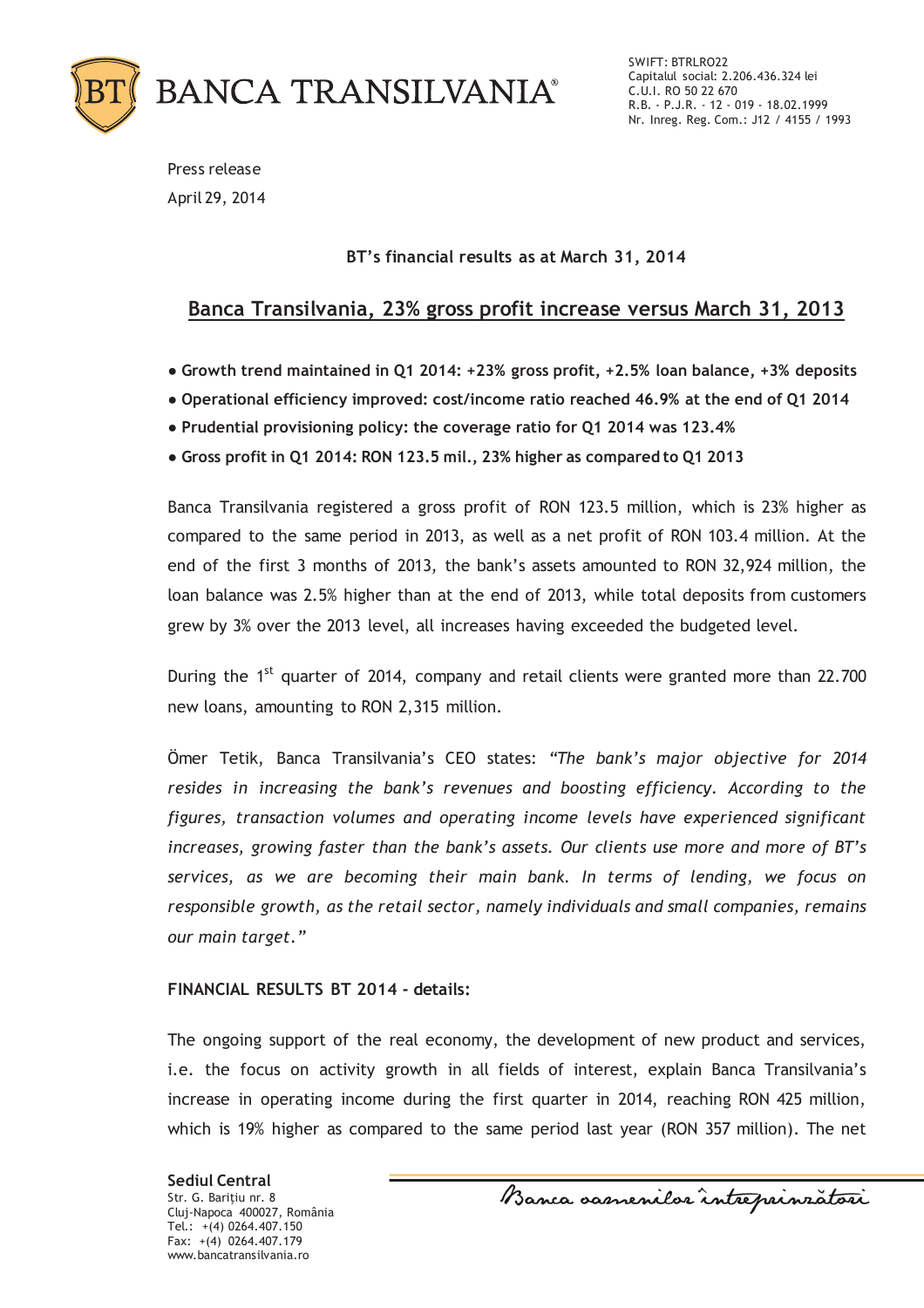interest margin in Q1 2014 was 3.36%. Likewise, Banca Transilvania's positive result in 2014 is due to the streamlining and cost-control initiatives which improved the costincome ratio by almost 300 basis points vs. Q1 2013, reaching 46.9% in Q1 2014.

As at 31.03.2014, BT's loan balance amounted to RON 19,641 million and deposits reached RON 26,674 million, with a loan/deposit ratio of 73.63%.

The number of the bank's active clients (individuals and companies) went up, as well, from 1.76 million clients as at 31.12.2013 to almost 1.78 million as at 31.03.2014. Banca Transilvania directed its attention on Retail and SME clients, as well as on specialized segments such as the agriculture and the healthcare sectors. The number of operations performed via BT accounts increased in line with the growth of the active client base, being 14% higher as compared to the same period in 2013.

During the last years, Banca Transilvania has preserved a prudent lending policy, focusing on risk dispersion. Non-performing loans, PAR >90, represent 12.97% of the total loan portfolio of Banca Transilvania, end of Q1 2014, being below the average value for the Romanian banking system. Non-performing loans are covered by related provisions and mortgage collateral at a level of 123.4%, featuring a relatively stable level in the last two years.

The net provision expenses for assets and loan commitments amount to RON 102 million, Banca Transilvania continuing to apply the same prudent provisioning policy, which it had adopted from the very beginning of the financial crisis. The strategy resulted in the consolidation of the bank's financial stability. Total provision balance amounted to RON 2,607 million, as at March 31, 2014 vs. RON 2,493 million, as at end 2013.

Banca Transilvania ended Q1 2014 with a portfolio of 2.14 million cards, generating transactions 15% higher vs. Q1 2013. The market share in terms of transaction volumes exceeded 17%. Significant retail related increases were recorded in Q1 2014, loans worth RON 379 million being granted. As for company customers, BT extended 5,800 new loans, with an average exposure per client of RON 331 thousand.

The Bank's CAR is 13.49%, considering the aggregated profit for the first quarter.

Banca oasnenilor intreprinzatori

 $\overline{2}$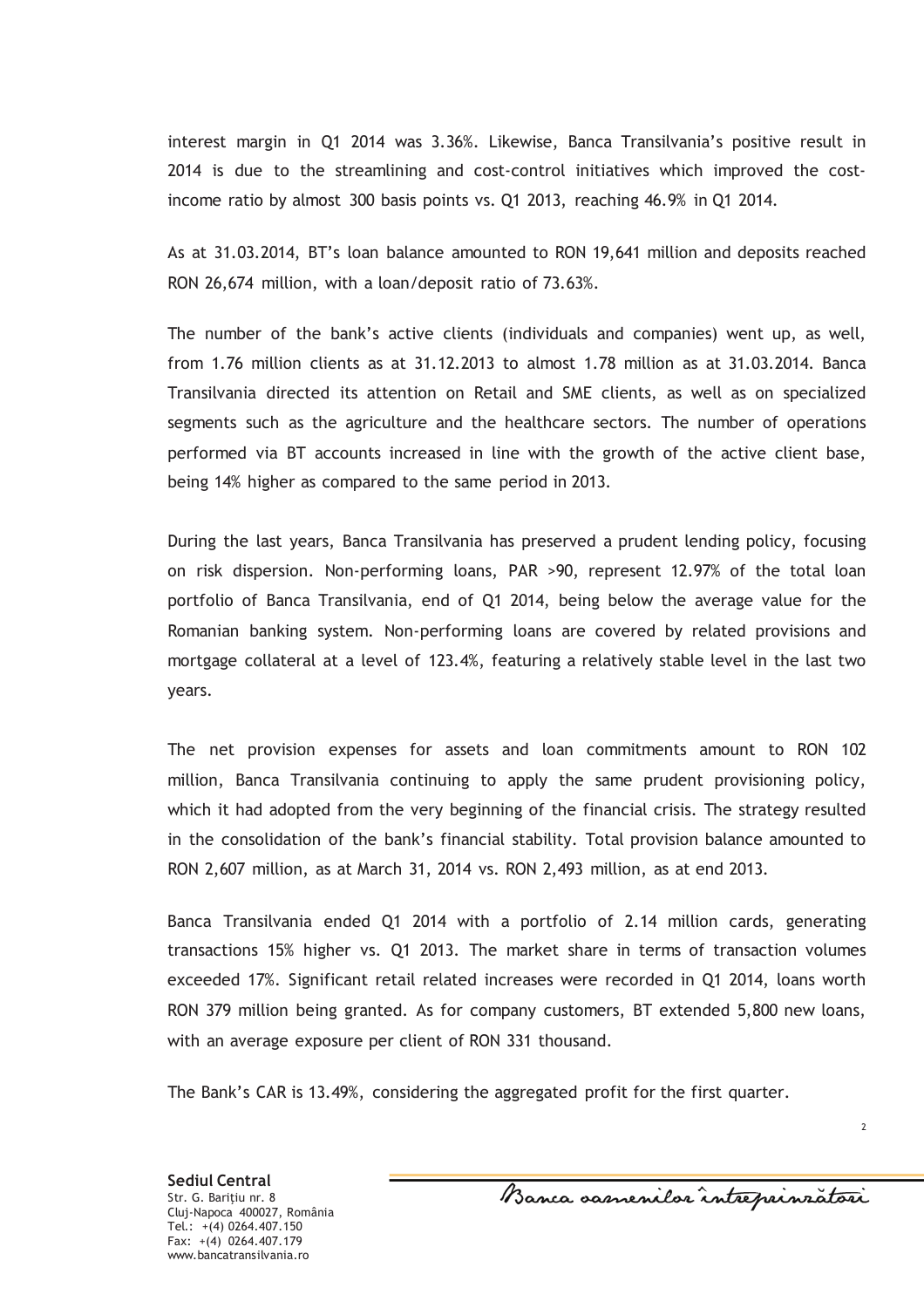Starting with May 1<sup>st</sup>, Mrs. Luminița Runcan will occupy the position of Deputy CEO, Chief Risk Officer, until the respective date being Deputy CEO, Chief Treasury Officer.

**Communication & Public Relations Office**

**Sediul Central** Str. G. Barițiu nr. 8 Cluj-Napoca 400027, România Tel.: +(4) 0264.407.150 Fax: +(4) 0264.407.179 www.bancatransilvania.ro

Banca oasnenilor întreprinzători

3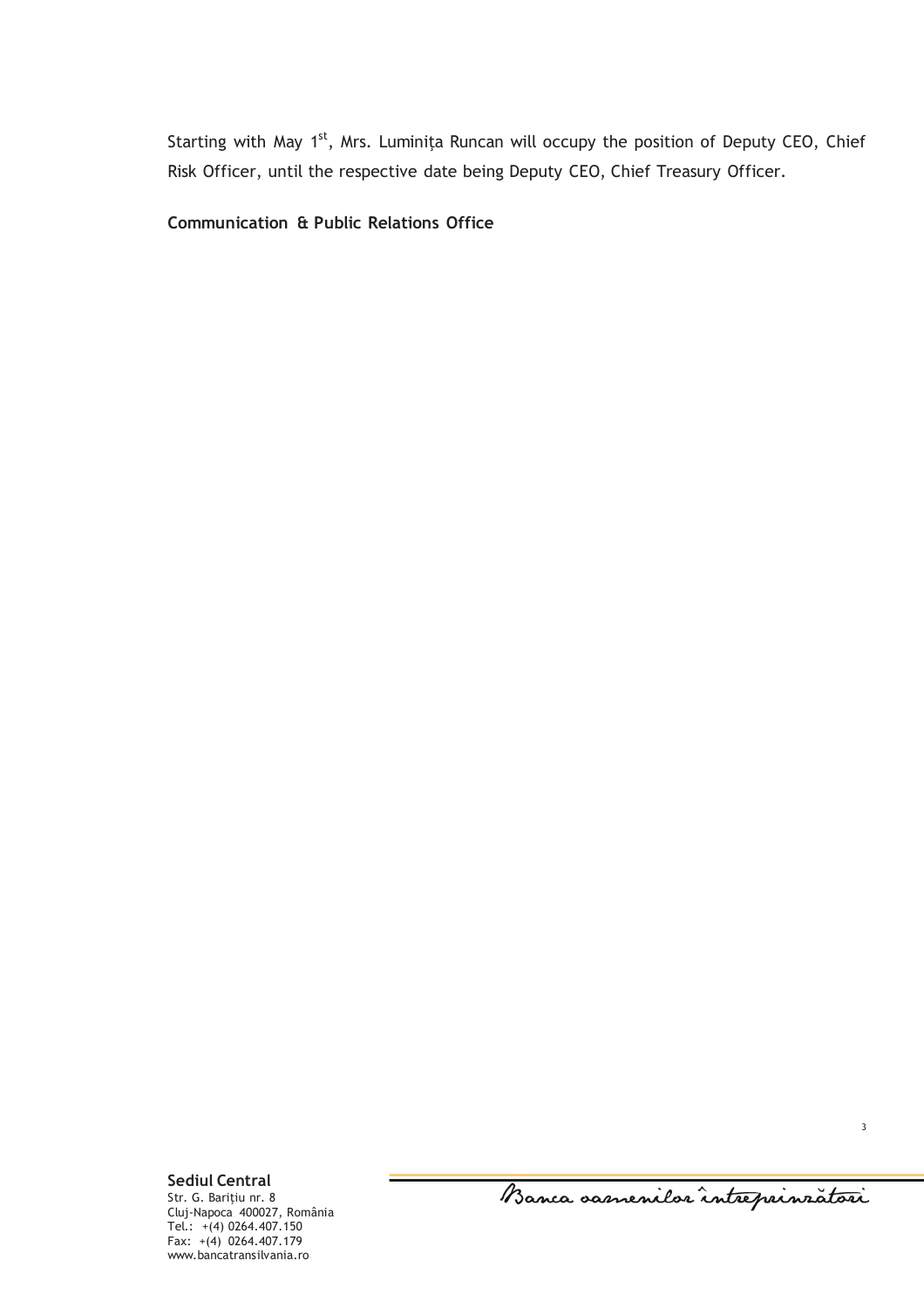#### **Annex**

# **FINANCIAL RESULTS, 31.03.2014**

| STATEMENT OF FINANCIAL POSITION<br>RON thd.                              | 31-Mar -14        | 31-Dec-13         | △ 31.03.2014<br>Vs 31.12.2013 |
|--------------------------------------------------------------------------|-------------------|-------------------|-------------------------------|
|                                                                          |                   |                   |                               |
| Cash and cash equivalents                                                | 4, 130, 565       | 4, 101, 913       | 0.7%                          |
| Deposits with banks                                                      | 834,503           | 1,666,177         | $-49.9%$                      |
| <b>Securities</b>                                                        | 125,565           | 92,335            | 36.0%                         |
| Financial assets at fair value through profit or<br>loss and derivatives | 9,201             | 11,122            | $-17.3%$                      |
| Loans and advances to customers - net                                    | 17,034,442        | 16,667,200        | 2.2%                          |
| -Loans and advances to customers - gross                                 | 19,641,462        | 19, 160, 259      | 2.5%                          |
| - Loan provisions                                                        | (2,607,020)       | (2, 493, 059)     | 4.6%                          |
| Investment securities, available for sale                                | 10, 187, 817      | 8,936,455         | 14.0%                         |
| Intangible assets                                                        | 79,698            | 82,908            | $-3.9%$                       |
| Tangible assets                                                          | 297,290           | 289,046           | 2.9%                          |
| Equity investments                                                       | 73,956            | 73,956            | 0%                            |
| Other assets                                                             | 151,092           | 144,753           | 4.4%                          |
| <b>Total assets</b>                                                      | 32,924,129        | 32,065,865        | 2.7%                          |
| Deposits from banks                                                      | 499,379           | 418,755           | 19.3%                         |
| Deposits from customers                                                  | 26,674,456        | 25,803,860        | 3.4%                          |
| Loans from banks and other financial                                     | 1,736,013         | 2,067,261         | $-16.0%$                      |
| institutions                                                             |                   |                   |                               |
| Subordinated liabilities<br>Deferred tax liabilities                     | 334,651<br>59,881 | 337,913<br>59,985 | $-1.0%$<br>$-0.2%$            |
| Other liabilities                                                        | 473,834           | 295,597           | 60.3%                         |
| <b>Total liabilities</b>                                                 | 29,778,214        | 28,983,371        | 2.7%                          |
|                                                                          |                   |                   |                               |
| Shareholders' equity                                                     |                   |                   |                               |
| Share capital                                                            | 2,292,937         | 2,292,937         | 0.0%                          |
| Revaluation reserves                                                     | 28,512            | 28,997            | $-1.7%$                       |
| Treasury shares                                                          | $-11,828$         | $-818$            |                               |
| Retained earnings                                                        | 534,993           | 430,043           | 24.4%                         |
| Other reserves                                                           | 301,301           | 331,335           | $-9.1%$                       |
| Total shareholders' equity                                               | 3, 145, 915       | 3,082,494         | 2.1%                          |
| Total liabilities and shareholders' equity                               | 32,924,129        | 32,065,865        | 2.7%                          |

Banca samenilar intreprinzatori

4